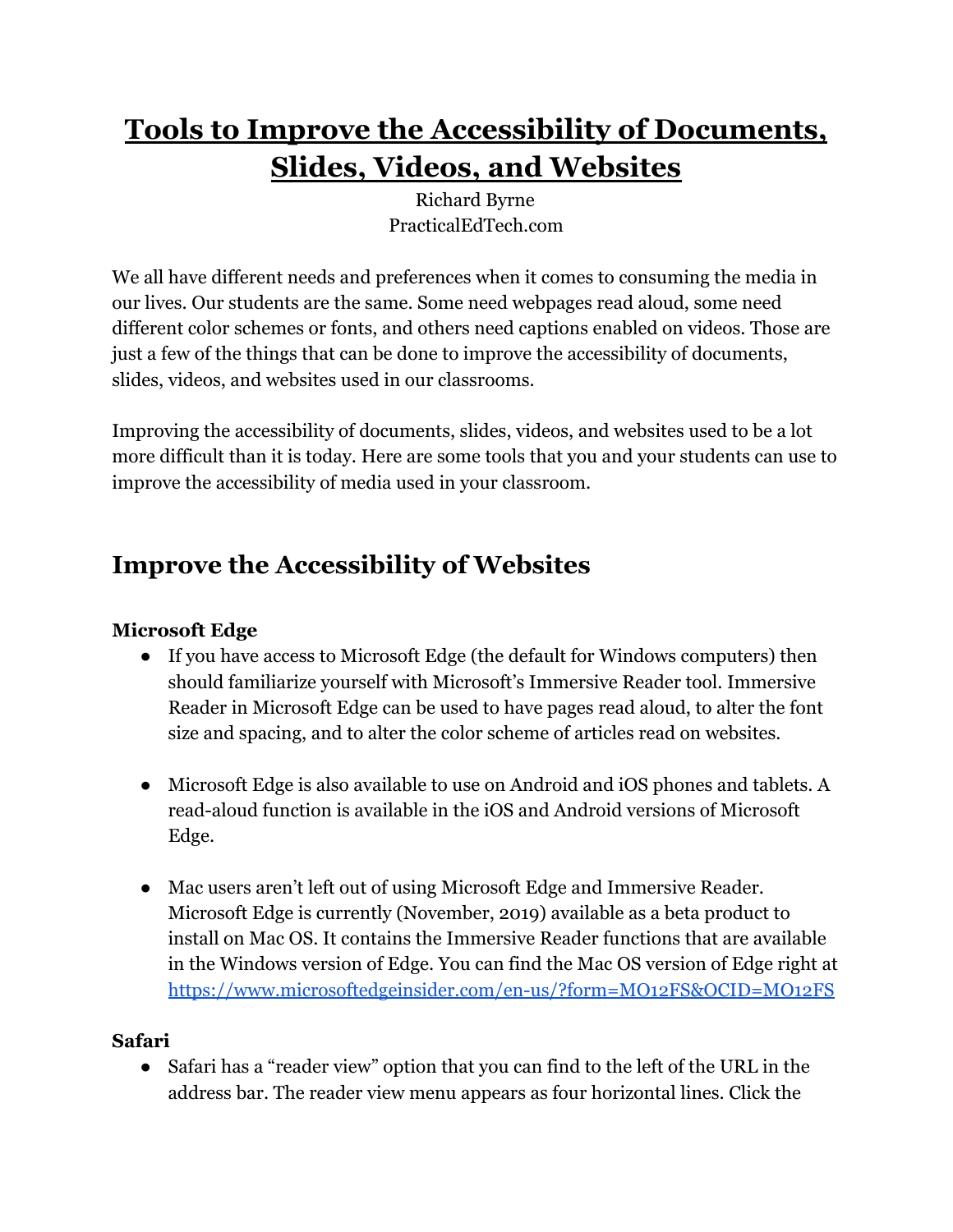menu to enter reader view. The reader view will lets users change the font style and size as well as the overall page color scheme.

Safari's reader view is in addition to all of the other accessibility options that are built into the Mac operating system. A comprehensive list of Mac accessibility options is available at<https://www.apple.com/accessibility/mac/>

### **Chrome**

- The Chrome web browser can be customized to each user's preferences regarding font size, font style, and spacing. Those setting choices can be made by typing chrome://settings/fonts into the address bar in Chrome. The choices will apply as the default wherever you go in with Chrome.
- You can zoom-in or zoom-out on individual pages in Chrome by simply holding the control key then tapping the "+" key on a Windows or Chromebook keyboard or by holding the command key then tapping the "+" key on a Mac keyboard.
- There are Chrome extensions that offer read-aloud capabilities. Read & Write for Chrome is one of the most popular ones for use in school settings. Other accessibility extensions can be found at <https://chrome.google.com/webstore/category/ext/22-accessibility>

### **Firefox**

- The Firefox users can customize default font sizes, spacing, and colors. These options are available by opening the options menu listed under the "Tools" drop-down menu in Firefox. Alternatively, the options menu can be accessed by typing "about:preferences" (without quotation marks) into the address bar in Firefox.
- Other accessibility options for Firefox include using a keyboard to navigate webpages, zooming to enlarge pages, and installing screen reader add-ons. You can enable keyboard navigation from the options menu under general settings. To zoom in to enlarge pages simply hold down the ctrl key then press the "+" key. To reverse that process hold ctrl and press the "-" key. A couple of screen reader add-ons for Firefox can be found at <http://bit.ly/accsettings> and complete list of Firefox accessibility settings is available at <https://mzl.la/2DSxHhy>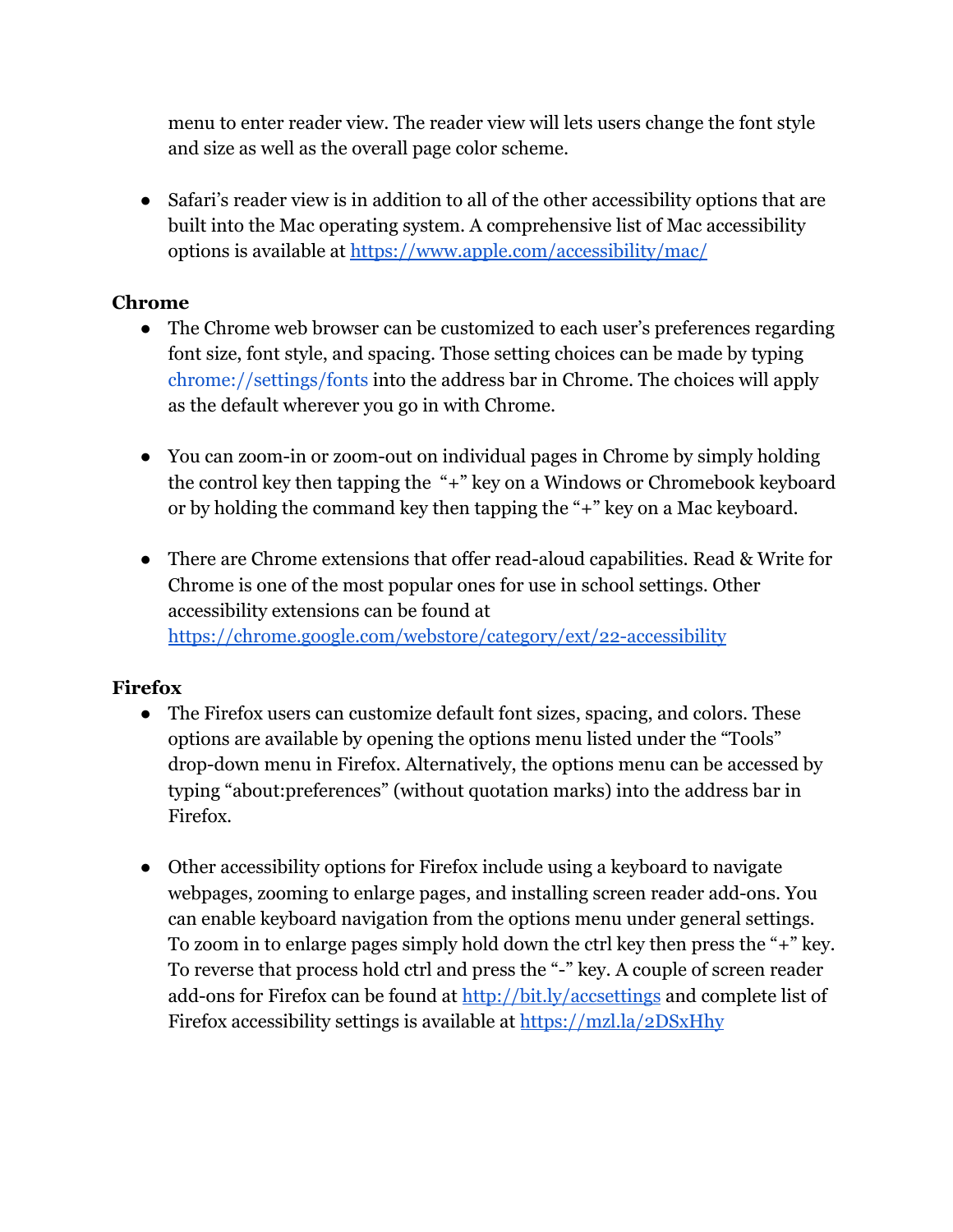## **Improve the Accessibility of Your Slideshows**

#### **● Automatic Subtitles for Your Live Presentations**

Both PowerPoint and Google Slides offer automatic subtitling tools that you can use when presenting to an audience.

In Google Slides the subtitles appear at the bottom of your screen when you are in full-screen presentation mode. You can enable subtitles by entering presentation mode then hovering your cursor over the lower-left corner of your slides to make the subtitles option appear. This short video [\(https://youtu.be/cuH8n0UqpJU](https://youtu.be/cuH8n0UqpJU)) provides a demonstration of how to enable subtitles in Google Slides.

PowerPoint gives you the choice of having subtitles appear at the top or bottom of the screen when you are using the full-screen presentation mode. The process of enabling subtitles is slightly different depending upon whether you're using the web browser version or desktop version of PowerPoint. In both versions the subtitles options are found by choosing the "slideshow" menu. This video [\(https://www.youtube.com/watch?v=DrLRJlbNlRc](https://www.youtube.com/watch?v=DrLRJlbNlRc)) demonstrates subtitles in the browser version of PowerPoint and this video [\(https://youtu.be/IvXO47uaPpc\)](https://youtu.be/IvXO47uaPpc) demonstrates subtitles in the desktop version of PowerPoint.

### **● Add Alt Text to Your Slides**

Alt text, short for alternative text, is text that you can add to images and videos to describe what they are and or what they contain. Adding alt text can make your slideshows accessible to people who use screen readers. The alt text describes what is in a picture, chart, or video that is included in a slide. PowerPoint, Keynote, and Google Slides all provide options for adding alt text to your presentations.

To add alt text to images or videos in Google Slides simply right-click on the image or slide to which you need to add alt text. The menu that appears when you right-click on the image or video will include an alt text option where you can then write a title and description for the image or video. This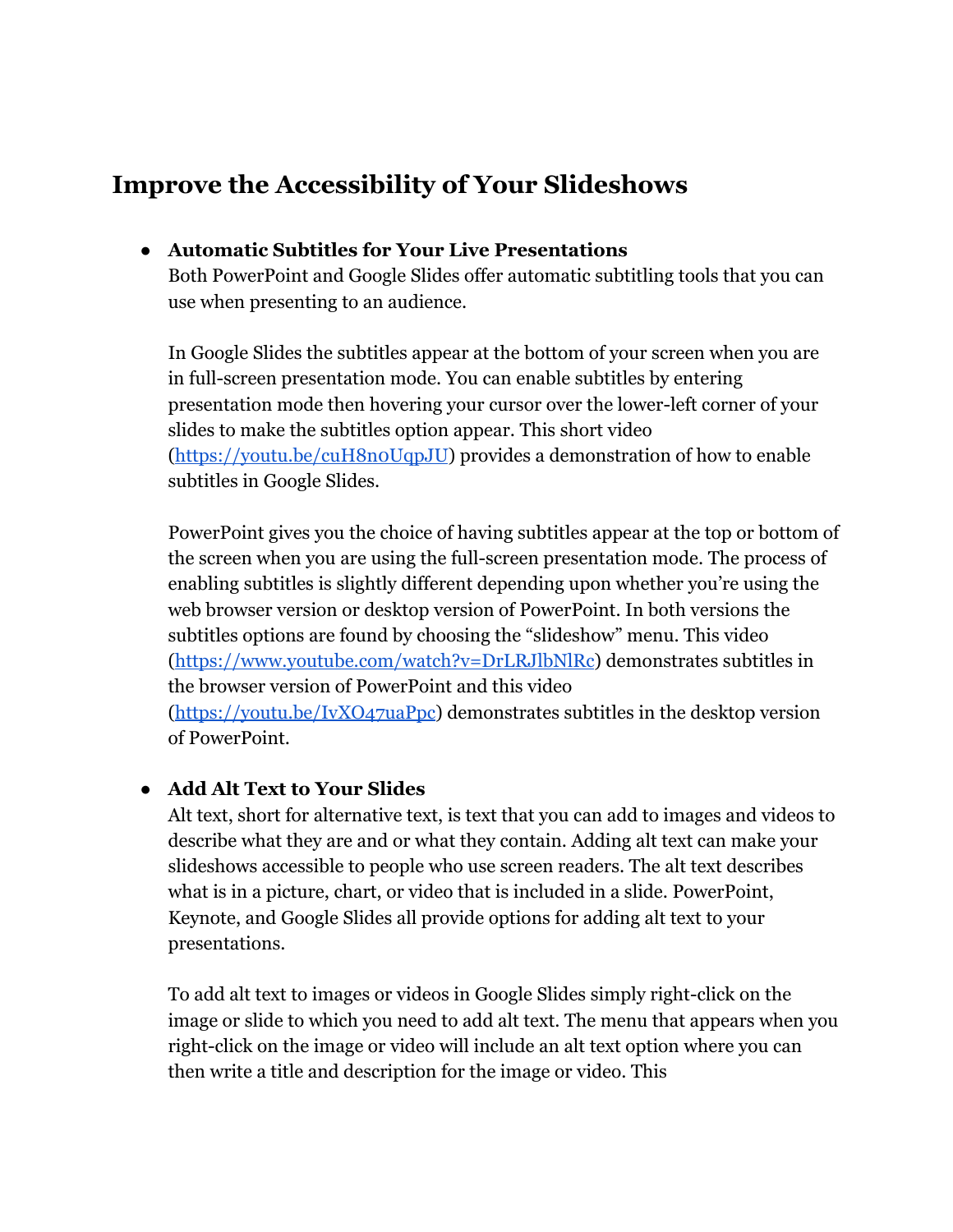[\(https://youtu.be/Z5RnzMfj9Qk](https://youtu.be/Z5RnzMfj9Qk)) video provides a demonstration of how to add alt text to Google Slides.

You can add alt text to PowerPoint slides by right-clicking on an image in your slides. One of the options that appears when you right-click on an image in PowerPoint is "edit alt text." Select that option then write your description of the image.

Keynote users can add alt text to images by selecting an image on a slide which then opens a panel on the right-hand side of the slide. In that panel select the image tab then add your alt text in the description box that appears at the bottom of the screen.

## **Improve YouTube Video Accessibility**

YouTube can be a great source of educational videos to either display in your classroom or have students watch on their own. Fortunately, YouTube offers some easy ways to improve the accessibility of the videos that you use in your instruction.

### **● Enable and Customize Captions Display**

You can enable captions on any YouTube video by clicking on the little "CC" icon in the lower-right corner of any video that you're viewing. This will turn on the automatically generated captions for any spoken words in the video you're viewing.

The default size, style, and color of the automatic captions on a YouTube video may not work for every viewer. If that's the case for you or your students, you can adjust how the captions are displayed. To adjust the captions display click on the small "gear" icon in the lower-right corner of the video that you're viewing. Once you click that icon you'll be able to select "subtitles/CC." Within that menu there is an "options" menu that you can click on to select the size, style, and color of the captions display. This video (<https://youtu.be/p0NgXg7A5U8>) will walk you through the process of customizing the display of the captions on YouTube videos.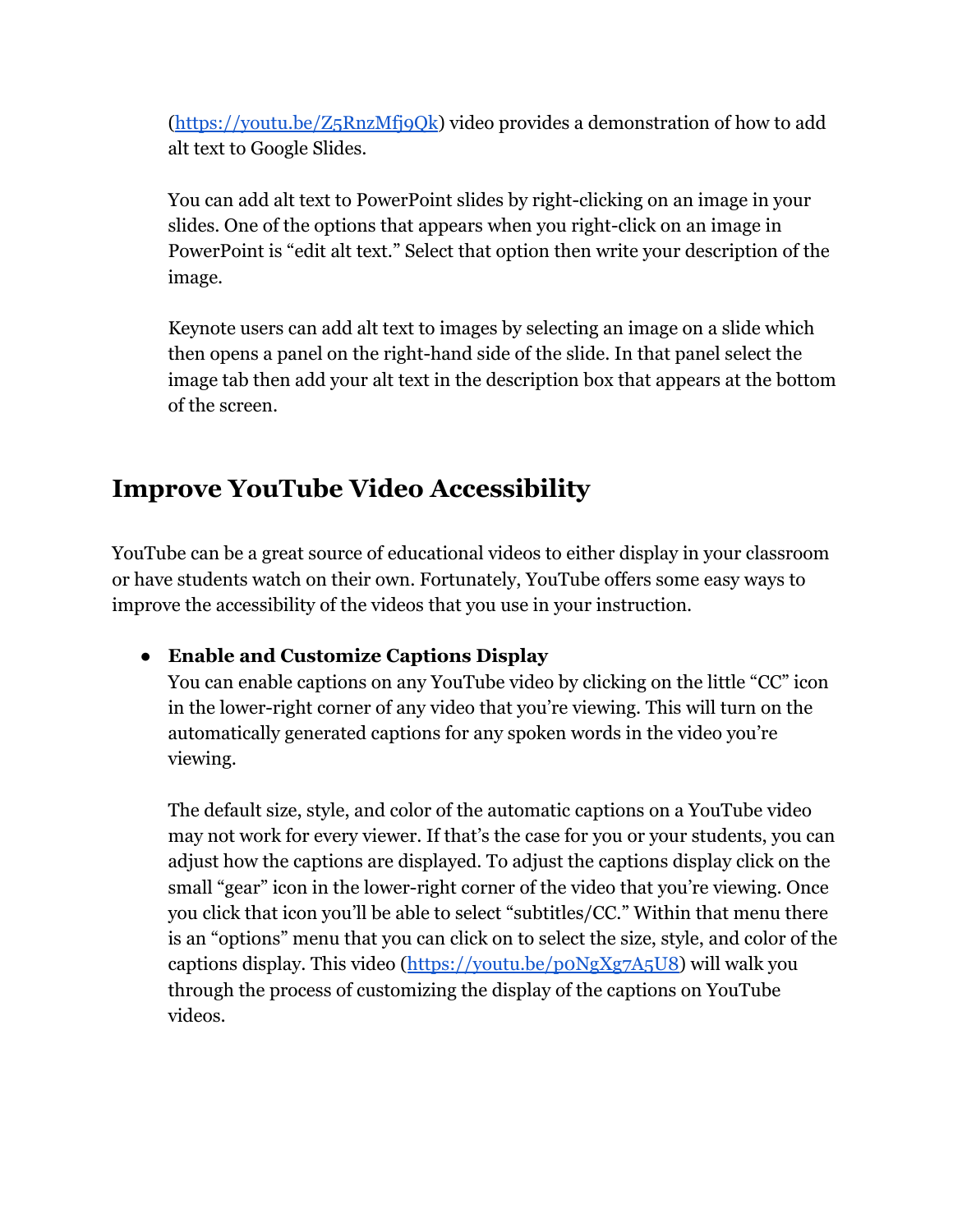#### **● Edit the Captions on Your Videos**

If you're making original videos for your students to watch, when you upload those videos to YouTube they will be automatically captioned. However, the automatic captions are not always accurate. For example, my last name is always captioned as "Bern" instead of it's proper spelling of Byrne. You can edit the automatic captions. I've outlined the caption editing process in this video [\(https://youtu.be/4eCdC47AKJM\)](https://youtu.be/4eCdC47AKJM).

### **● Create a Transcript of any YouTube Video**

VidReader ([vidreader.com](https://www.vidreader.com/)) is a free tool that you can use to create a transcript of any YouTube video that has spoken English in it. To create a transcript with VidReader you simply copy and paste the URL of the video that you want transcribed. VidReader will then generate a transcript for you. The transcript will be time-stamped so that when students are reading the transcript they can click on any word in the transcript to jump to the corresponding section of the video.

### **Improve Document Accessibility**

### **● Google Documents**

Google Documents has some built-in accessibility options that you should know how to enable. There are also some third-party Google Docs add-ons that can help you improve the accessibility of your documents.

In Google Documents there is a built-in voice typing capability. To find the voice typing tool simply open the "Tools" drop-down menu then select "Voice typing." A microphone icon will appear in the left margin of your document. Click it to activate your microphone then start speaking and your words will appear on the page. You will have to speak directions like "question mark" to add punctuation and "new line" to start writing on a new line.

In the same "Tools" drop-down menu that contains the voice typing tool you will find the general accessibility settings menu. It is there that you can enable support for screen readers and screen magnifiers.

On the topic of screen readers, when you insert an image into a Google Document you can right-click on it to bring up the option to add alt text. Alt text is text that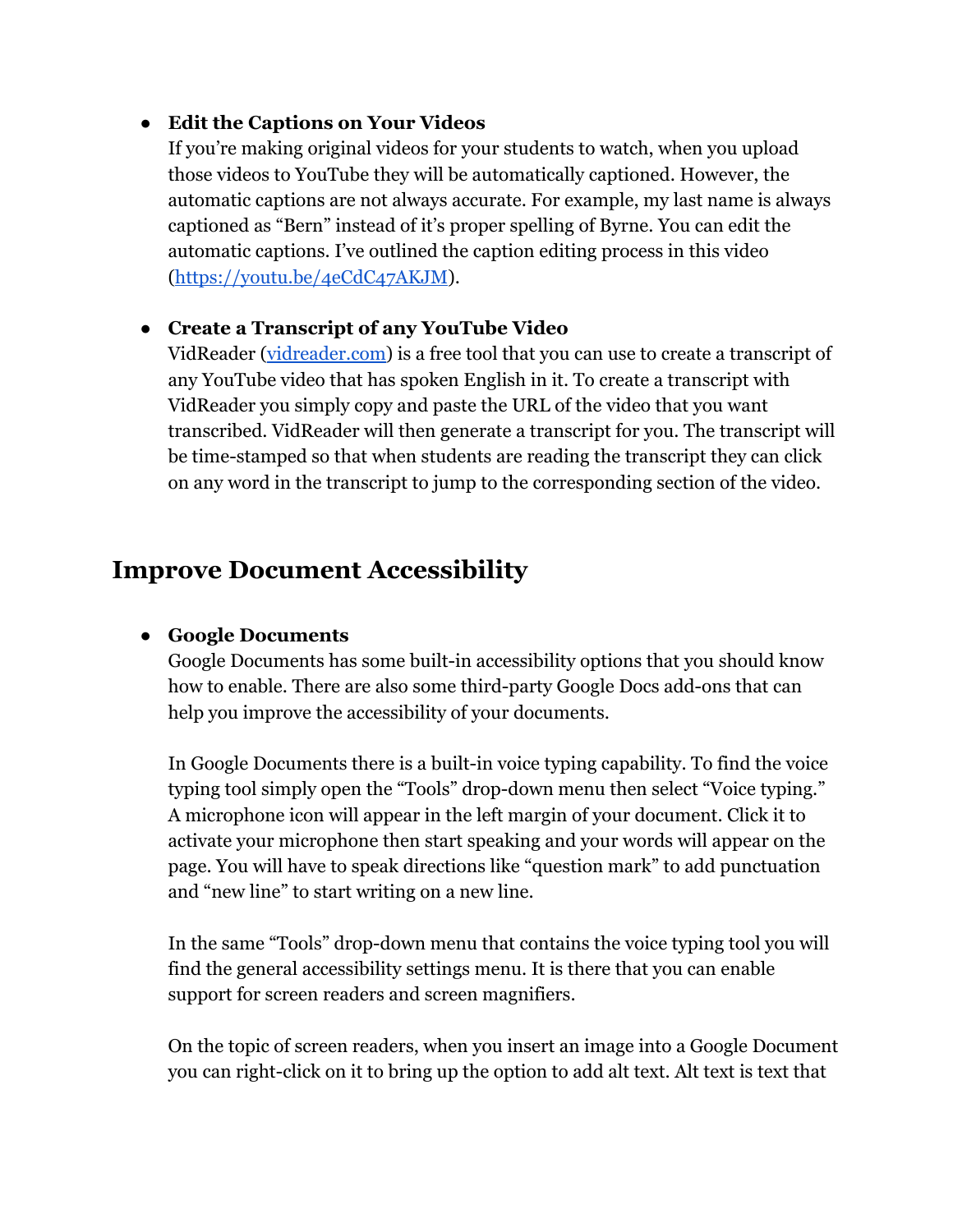you add to an image to describe what is in the image. Screen readers will read the alt text.

Grackle is a Google Docs and Slides add-on that will check your documents and slides for accessibility compliance. When you run Grackle's accessibility checker it will identify places where your slide doesn't meet accessibility standards. It makes suggestions for improvement on the areas in which your document, slide, or sheet doesn't meet accessibility standards. Some of the suggestions can be implemented with just a click from the Grackle Add-on menu while others are changes that you will have to make yourself.

You can watch a demonstration of all of the Google Docs accessibility options mentioned above right here <https://youtu.be/w90cW9sh3zs>

### **● Word Documents**

When it comes to accessibility options, Microsoft Word is far ahead of Google Documents. Not only does Word come with many built-in accessibility options, Word also contains extensive help documentation that can access without exiting the document that you are working on.

Speech-to-text is built into the current versions of Word. To use speech-to-text simply open a new document then on the "Home" ribbon select "Dictation." Dictation is available for a variety of languages in Word.

Text-to-speech or read-aloud capabilities are available in Word through the power of Microsoft's Immersive Reader. Immersive Reader will read documents aloud. Additionally, Immersive Reader can be used to alter the spacing of a document, to highlight words and syllables while the document is read aloud, and to highlight parts of speech as a document is read aloud. Immersive Reader can be found in the "View" menu in Word.

Microsoft Word has a built-in accessibility checker. You can find the accessibility checker under the "Review" menu in Word. Simply click "Check Accessibility" and Word will run an accessibility check then give you feedback on areas for improving the accessibility of your document. That feedback will appear in the right margin of your document. Below the suggestions for improvement you will see a link to "read more about making documents accessible." Click that link will open help documentation and suggestions that you can read in while simultaneously implementing them into your current document.